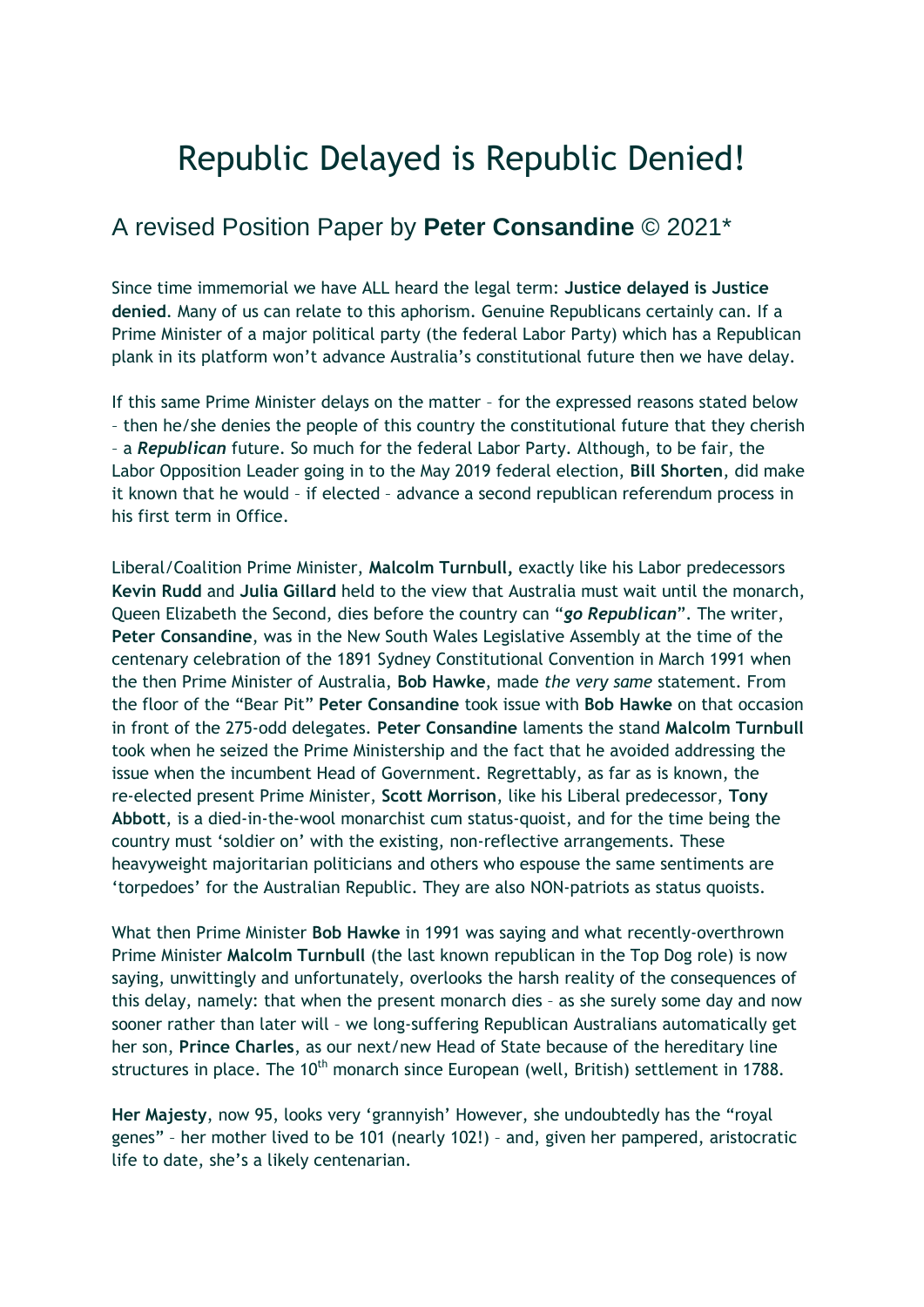The Australian Republic cannot be delayed *another* 10+ years! **Delay equates to Denial!** Already, there has at least been 37 years of **delay and denial** if one goes back to 1983 – when **Bob Hawke** was first elected Prime Minister or 39 years with the Republican plank having been built in to the Labor Party federal platform, albeit by default, in 1981!

#### **REPUBLIC NOW! NOT WHEN the MONARCH DIES or ABDICATES!!**

Once upon a time, our monarch went on the public record and clearly indicated that, if and when Australians – by way of a referendum – decided to "cut the proverbial apron strings" she, though disappointed, would not put anything in the way of a smooth, seamless transition from constitutional monarchy to constitutional republic. After ALL, many former British Colonies which became Independent Republics, retained links with their former overlords by remaining participating countries in the so-called Commonwealth of Nations of which our monarch is the titular head.

And her son, the monarch-in-waiting, **Prince Charles**, has on one (distant now) famous occasion made it plain that "The Australian Republicans may be right!" He even won The RPA REPUBLICANS' 'Republican of the Year 1994' gong for this assertion which made the headlines and newspaper placards of the day. Australia-wide.

As monarchs go, our present one has hardly put a foot wrong in nearly 70 years on the throne. Insofar, she is and has been "acceptable". On the other hand, it could be generally and fairly surmised that Australians overall, Republicans et al, do not share the same affection for the **Prince of Wales** and his second wife (**Camilla Parker Bowles**) who might be granted the next 'Queen of Australia' title.

In sum: most of us have grown up with a British foreigner Head-of-State but our links with the crown are holding back the natural progression to Republicanism for the aspiring Australian people. If we desire an end to the outmoded arrangements which obtain then we must act for the Australian Republic *before* the monarch dies/abdicates. However, the most appropriate, indeed respectful, steps must be taken. A multi-pronged approach is envisaged preceded by a campaign of "kind advocacy".

### **KIND ADVOCACY**

The monarch must not – in any way – be subjected to ridicule or insult. Looking at it from *her* perspective…she has no say in the matter whatsoever; moreover, she is merely performing her duties/doing her job. She is a prisoner, in every regard. If ALL the Australian Republican groups – large and small – can coalesce under one *united* approach to "freeing the monarch" then we will earn our freedom in the wash-up! It is *the only safe* and secure *approach* the writer can think of which will attract the doubters and waverers (the "Don't Knows") to **The Quest**. This will be the big challenge for dutiful, dedicated Republicans. This challenge will need to be complemented by a well-trained army of advocates/disciples to carry forth a successful second and final republican referendum.